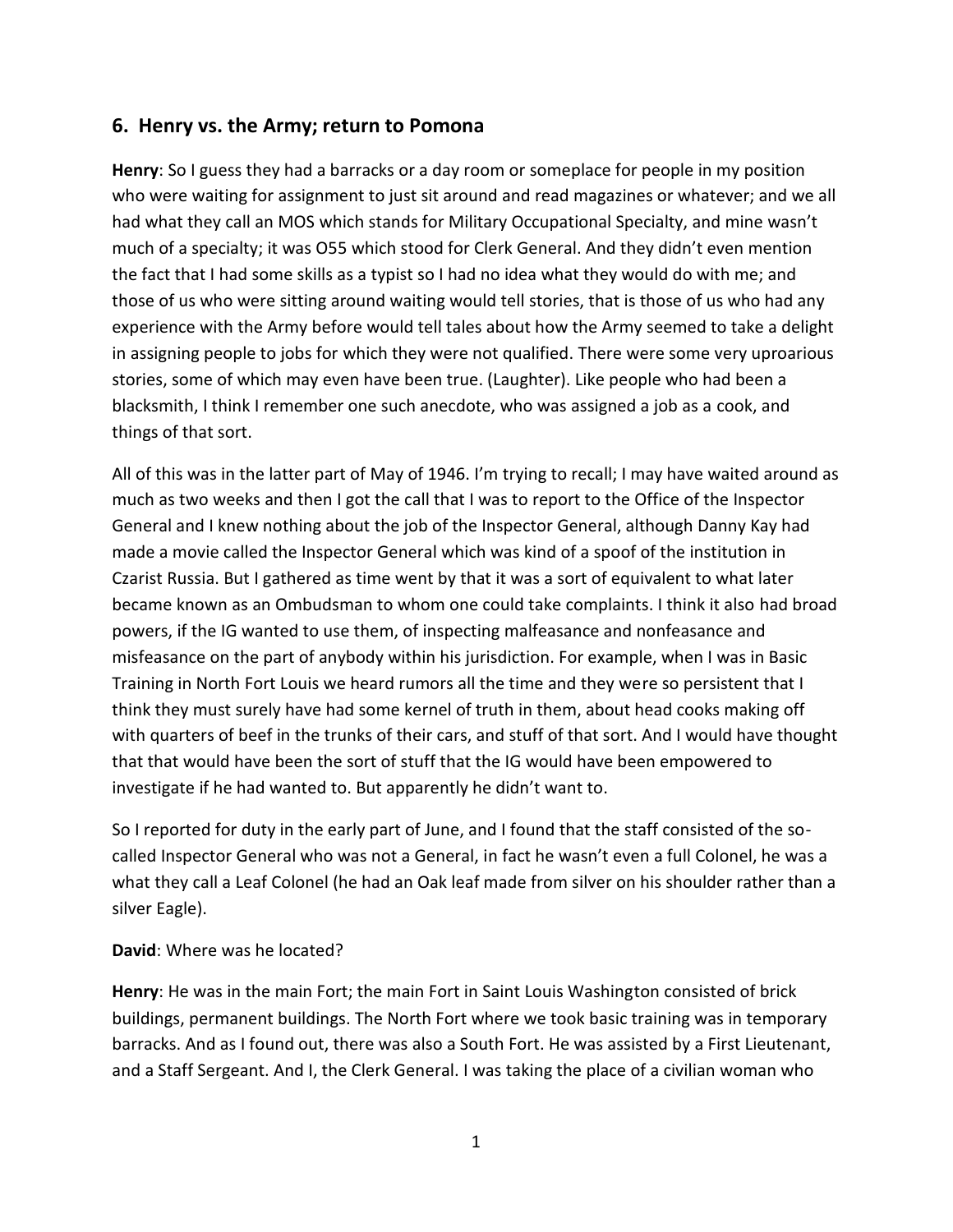had been there as a clerk typist, but I gather that they had to decide to get along without her because I think she was a boozer. They didn't have that problem with me.

Well, I soon found out that as a practical matter 80 or 90% of the cases that the IG was supposed to deal with consisted of men from South Fort Louis, which was in fact a ghetto reserved exclusively for negroes, as the called them in those days. And this was something of a revelation and a shock to me because I had never seen it in actual practice, and it hadn't occurred to me to wonder why they didn't have any negroes taking Basic Training with us whites. Well, they had their own separate Basic Training in South Forth Louis. And that's also where they had their barracks if they had a permanent job on the post; and they found those jobs were exclusively limited to the most subservient of things to do like collecting garbage and working in the Post laundry, and stuff like that.

And the reason that they came to the IG and complained is that they had enlisted after the war was over; they had been talked into re-enlisting for three year periods by a recruiting sergeant who was in fact a kind of bounty hunter I think, who was paid a commission for everyone he signed up for a three year enlistment. And he promised them that they would be assigned to the European theater which of course they would have much preferred even if they would have – regardless of the type of work they were to do there – at least they wouldn't be discriminated against by the surrounding community. Because almost all of these guys came from the South, and when it came time for them to file a complaint they were at a serious disadvantage because of their lack of education in the so-called separate but equal system that they had in the South.

Well, the practice that the woman before me had followed was to simply let them write down whatever they could and then copy it down on her typewriter without any changes at all in spelling or grammar, and many of them were almost incoherent. And I didn't think that was right, and so I began the practice of asking them to describe to me their problem and then ask them to write it as best they could, making little changes to make a story out of it that would really explain what they were complaining about. I didn't do very heavy editing but I did a little; let's put it that way.

Well, this was something of an epiphany for me. I've already mentioned in one of my earlier meetings that I had an epiphany when the news began to come out about the Nazi death camps and the millions of Jews they had gassed, and what a profound impact that had on me. And this was another profound impact, because we had just finished the war against Nazi Germany and the ideology of the Nazis of course was based on their theory of racial superiority, and here I saw before me feelings of racial superiority being acted out every day by the whites who ran Fort Louis Washington. Even though it was the farthest North of any major military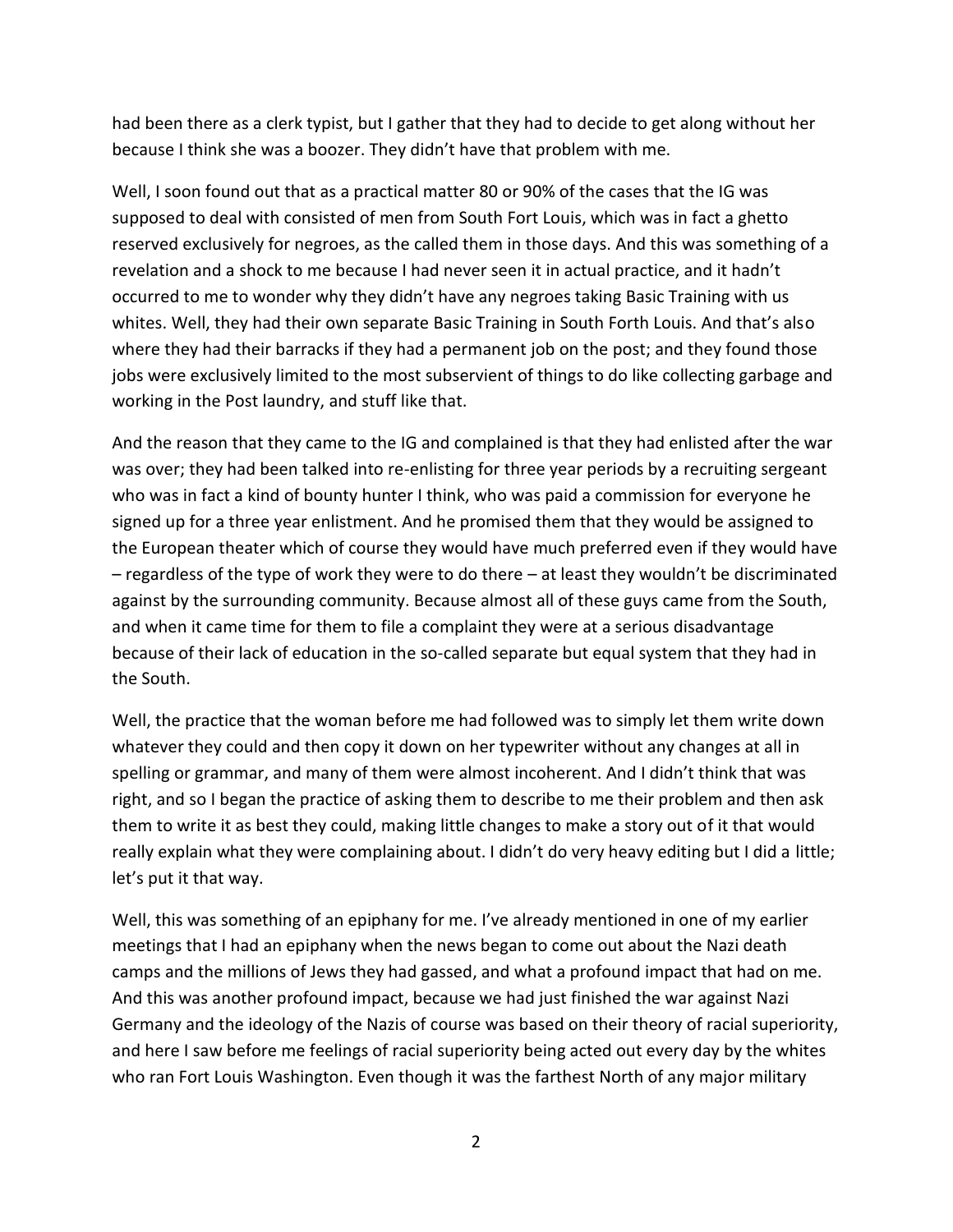installation in the country, where you would think they might have been a little more enlightened than they were in the South.

So, I did my best to try to see that these guys got justice, which in theory the Inspector General was empowered to do. But as time went by it began increasingly to become clear to me that the Inspector General did not take that aspect of his authority seriously. He disposed of these cases – I think I've got it written down here – he notified the complainants by letter that the complaint had been referred to the proper authority, meaning in the case of somebody who had been promised deployment to Europe the responsible agency would have been something called Classification and Assignment, so the IG would pass the buck.

And if somebody filed a complaint, which occasionally one of these fellows did, that they were being fed slop in the mess halls of South Fort Louis, or as one of them put it "food fit only for dogs and hogs" (I must confess I refreshed my memory; I have a file here of about a hundred cases that I myself had something to do with). In such a case as a complaint about food, it would have been referred to the Quarter Master Corps, because they handled that sort of thing, so the Inspector General actually didn't resolve anything, so far as I could tell.

And furthermore, as time went by, it seemed to me that the other three staff members of the office found it more and more convenient – since I was taking over the handling of these cases – that they could go to the Officer's Club, in the case of the Colonel and the first lieutenant, and the NCO Club in the case of the Sergeant; and I would be there all alone for much of the day, with the burning desire to see justice done, but without any ability to actually get it done. So that was very demoralizing, and I didn't take it well. I'm not good at dissembling. And the fact that I didn't basically respect these other fellows I'm sure I was not able to hide; you know how that goes, you betray your feelings by your tone of voice or by your facial expression, and it is not taken well by the other party.

So, to make a long story – not a very long story, I don't think I lasted more than about six weeks in that job, and that is a pity in a way, because in some ways it was an ideal job in which I could really deal with the nitty gritty of racial discrimination rather than as an abstraction. If I could have I would have stuck it out, but I just wasn't psychologically capable of it.

So it didn't really come as a surprise to me when I was told by the Sergeant one day that they were going to have to make a change. Now, this gets to be somewhat interesting because at this time there were three other fellows from Paly High who were all there at Fort Louis at the same time, two of who were juniors when I was a senior, both of whom were quite good friends of mine. And the third was none other than Dick Jennings, who kept turning up everywhere that I was. And lo and behold, one of the fellows who had been a junior (his name was Jose), was also a clerk typist or clerk general/whatever and I guess there weren't too many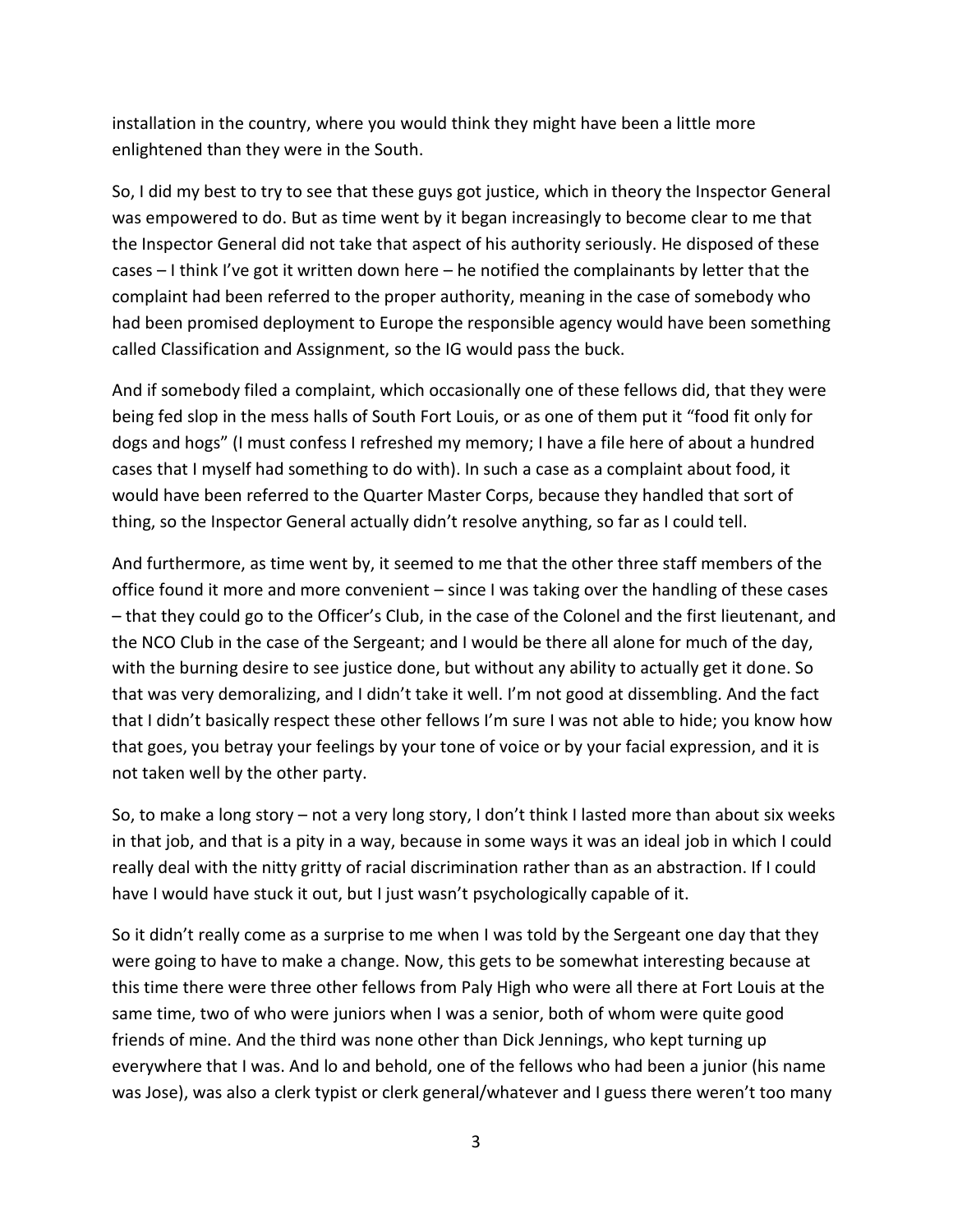of us with that qualification in that entire fort, so he was picked to be my replacement in the office of the Inspector General. And in fact he filled it very successfully, because he was a very cheerful fellow who didn't have any deep feelings about social causes, which apparently is required in the bureaucracy.

I went back to the waiting list and by now I was really at war with the Army, so to speak. I was disgusted by the whole institution, and began rebelling against it in ways that I could. For example, the post commander, a brigadier General I think, issued an order every day for the uniform of the day and there were basically two uniforms possible; one consisted of wool and was called olive drab, and the other consisted of cotton and it was called suntan. And it was completely arbitrary apparently as to which he chose on any given day.

And there came a day when it was warm, quite warm which is unusual for that area of the country, and he ordered olive drab uniforms, meaning that they were all wool. And I sweated it out as best I could during the day but during the evening I thought it was silly, and there was an event that I wanted to attend at the post gymnasium where there were going to be amateur boxing matches between enlisted men one of whom was my friend from Paly High Jose Rayal (sp?), who was a lightweight – and these boxing matches were with pillows in effect, so nobody got hurt, it was just for entertainment.

So, I wanted to see this match, so I wore the olive drab trousers but I wore a suntan shirt which I covered up with a jacket of some approved variety, and a military policeman spotted me on the way in and wrote me up. So when I got back to the company I was put on KP. And there were other things, I can't even remember all of them, but there were days that went by when I and others who were awaiting assignment were just sitting around twiddling our thumbs reading the magazines or whatever and the whole day would go by with nobody being called for assignment. So, my old friend (well, sometime friend I should say) Dick Jennings, had some sort of a cushy job – some sort of administrative job in the motor pool I believe it was – where he was able to duck out for hours at a time with nobody raising any question. So, he asked me if I would like to play golf with him. Fort Louis of course, like all major installations, had its own golf course. So, I thought I could get away with it for two or three hours and we did play a round of golf – I think I shot 100, which wasn't too bad.

But there again, when I got back I found that there had come a call for somebody with my MOS and this time I had to fabricate some excuse; I didn't want to implicate my "friend" (quote, unquote) Dick Jennings, and so this time I was restricted to the post for a weekend or two; and to make sure I didn't wander I was given the job of manning the company office, to handle any visitors that might come by and make sure that I kept my nose clean. Well, I didn't keep it totally clean, because I discovered in the company commander's desk a stack of blank weekend passes, and I helped myself to one of those blanks (laughter). For future reference. I can't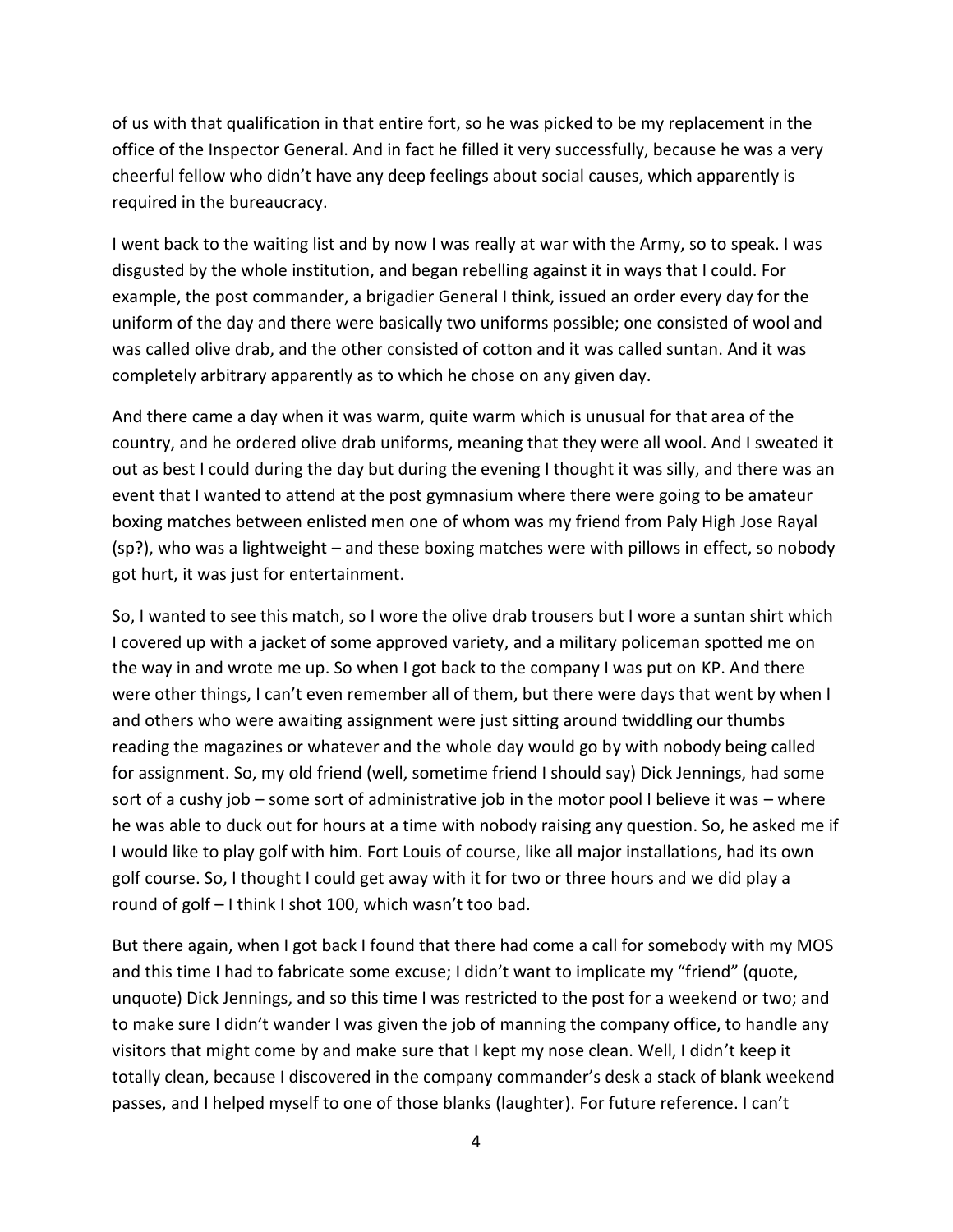remember the exact sequence of events. There came a time when I did fill out this pass to enable me to go to Seattle for a weekend; when it came time to sign the company commander's name I had a failure of nerve and I asked Dick Jennings to sign it for me, and he did.

Well, a few more weeks went by and the company commander called for a shakedown inspection of the barracks. I don't know what they were looking for; maybe it was a routine matter, just a matter of following protocol. But we had to stand by our beds and we each had a foot locker and they went through the contents of the foot locker with care, and then they asked to see the contents of our wallets. And lo and behold, I had forgotten to dispose of the weekend pass to Seattle which was now obsolete, but it did bear the signature of the company captain. And, since he was conducting the inspection, of course he recognized that that was not his true signature; and being a good soldier I couldn't rat on my sometime friend Dick Jennings, so I took the blame for it and this time I had a court-martial.

It sounds more serious than it is – there are different gradations of court-martial, this was not a very formal proceeding. It was heard by one fellow company commander, and there was only one witness and that was my company commander testifying that this was not his signature. So, I was reduced in rank from private first class to plain private, sometimes known as a buck private, and I was also fined a couple of months pay which wasn't very much in those days. But I was afraid it was going to go on my permanent record, but when it came time for my discharge I was given an honorable discharge.

Now, back to the subject of the assignment that I was eventually given, it was in the, I guess the very bottom of the barrel of the entire world of general clerking – and that was in the filing section of their records – as you may or may not have heard there are an awful lot of memorandum constantly circulating in bureaucracies, perhaps more in the military than any other area. So, these would flow in daily to be filed in some particular place; and so that was my job. And by now I was through with trying to defeat the Army at its own game; I couldn't outsmart it and so I began diverting myself to reading these memoranda and I became particularly intrigued by the possibility that there might be a loophole somewhere that would entitle me to a discharge.

And I couldn't figure out how that might possibly be, but eventually it did seem as though by combining the time that I had spent in the inactive service attending Stanford University and my active serviced at Fort Louis Washington, that I could qualify for discharge. And I began writing to various levels of the bureaucracy to pursue this possibility, and eventually, by golly, it enabled me to get a discharge on November 30th of 1946. Which I much later found was not such a smart idea after all, because it represented a little bit less than a full year equivalent to active service and when I got my discharge I was dismayed to read in the fine print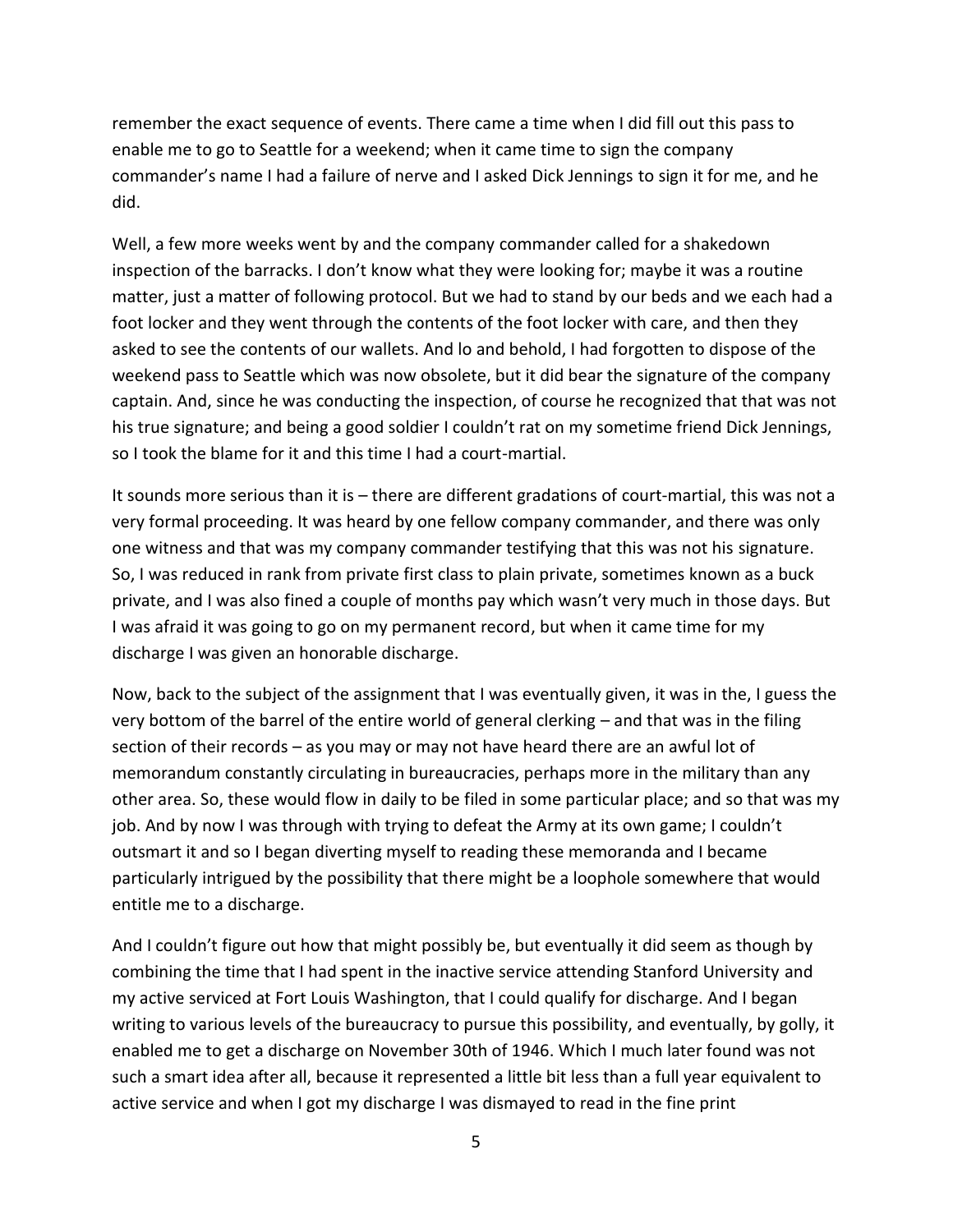"recommended for further military duty", which later came back to bite me. But for the time being it did enable me to get back to home in time for the holidays.

Now there's one other epiphany that took place during this period at Fort Louis Washington. When I was awaiting my discharge around the end of November, I was reading magazines as I often did in the post library; I can't at this date remember for the life of me the name of the magazine itself, it might have been Newsweek, it almost certainly wasn't Time magazine because at that time it was edited by Henry Lewis who was very conservative. This was a favorable or sympathetic or at least objective treatment of an article about an organization called Student Federalists, founded by a high school kid named Harris Wofford back in New York. And the object of the organization was to try to modify the United Nations into something more effective because it wouldn't permit a veto power by the Soviet Union or the United States or China or Britain or I guess France – which was written into the United Nations' charter. In short, the Student Federalists advocated a world government, which was a really effective government in all respects including a legislature and an executive and a judicial, and I thought that made eminently good sense. So I remembered that, and as years went by acted upon it to quite an extent, an even more active extent than I did my pursuit of racial justice and what I considered to be justice for the Jews.

So, I returned by train from Washington to the Bay Area and dropped in unannounced to surprise my brother who was working in downtown Palo Alto at that time at a photo shop, and then the two of us dropped in on my mother who was living in Los Altos (in the middle of a five acre apricot orchard). She had left the nursery school and was now getting by on having a couple or maybe three kids at a time in this big old house in the Los Altos hills.

I tried to get back into Pomona College in the middle of the school year, but found that that was not possible. So then I looked into the situation at Stanford, and because of the fact Stanford was on a quarter system and Pomona was on a semester system, I was able to get into Stanford under the GI Bill of Rights, beginning in January of 1947. And I was very much at sixes and sevens as to what I was going to major in. When I had been a freshman at Pomona I had thought I was going to be an Art major, but since I became interested in social causes I was in a sense radicalized by my brief stint in the Army, so I gave up any idea of spending my life as a painter.

Among other courses I took at Stanford was Introduction to Sociology; well, that further radicalized me, even though the Professor was no radical in any usual sense of the term, but at least he opened my eyes to all kinds of possible alternatives to established politics. I believe I mentioned last time that at Pomona one of my suite mates had been a very active Republican, and I was so young and malleable at that time that I was influenced by him. But that was all taken out of me by the time I was at Stanford in the Spring of 1947. As a hobby I continued to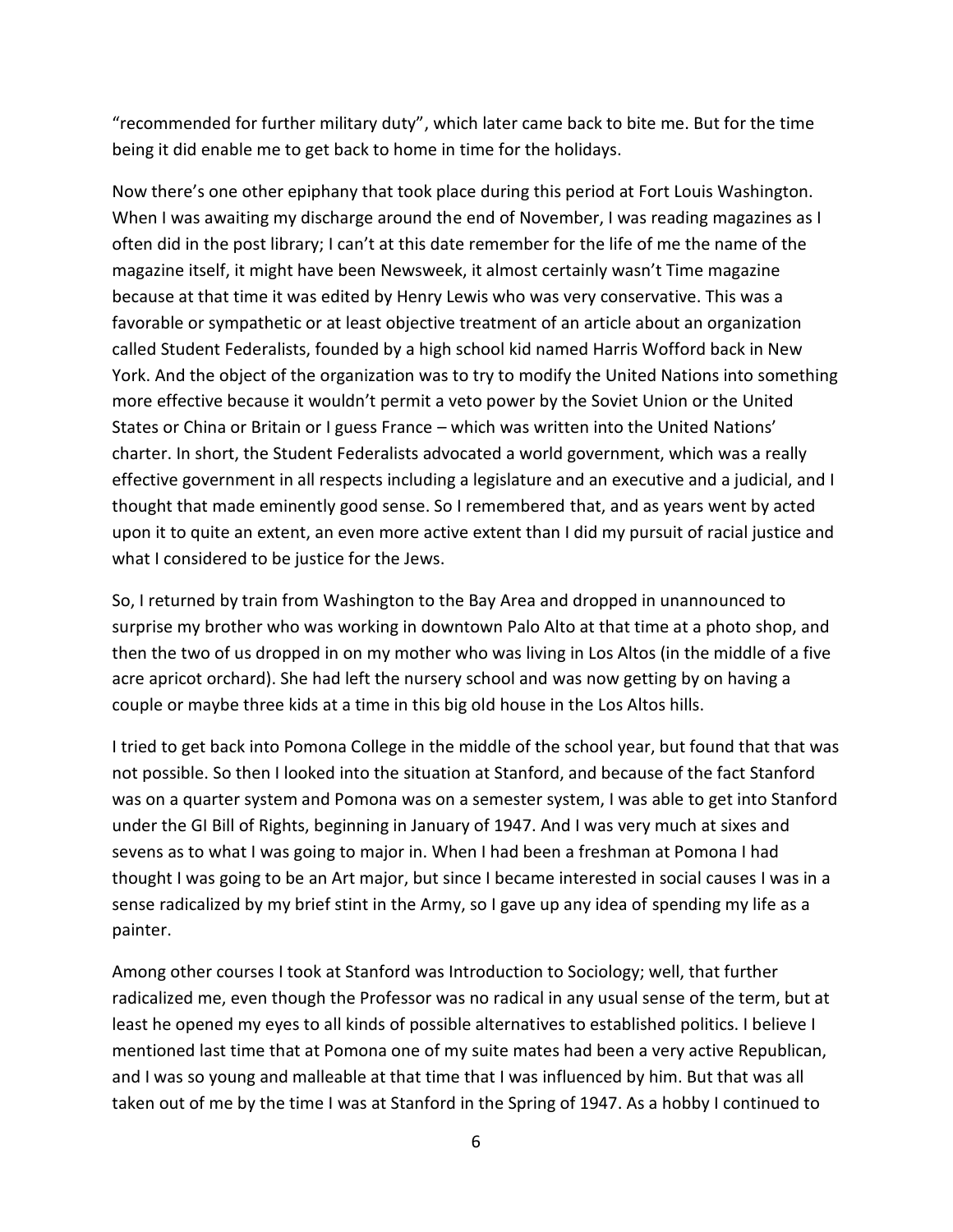do some painting; I took a course in short story writing and had a fair success at that, although the instructor was a very tough grader.

I continued to attend Stanford in the summer session of 1947; I was trying to make up for the time that I had been out of school in the Army. I did not want to lose an entire year, so then in the Fall of '47 I enrolled once again in Pomona – this time as a junior. I had made up enough credits. I wasn't able to get into an upper class dormitory, so I was sharing rooms in the same freshmen unit of Clarke Hall that I had occupied when I was a freshman and because of that proximity I met a young fellow named Bill O'Connell (sp?) who purely serendipitously I learned was very interested in the Student Federalists. So I got to know him and we got to talking, and decided it was time to try to organize a chapter of Student Federalists at Pomona College. And I was very reluctant about taking a leadership role because of the fiasco of my senior year at Paly High, but because I was a junior and Bill was only a freshman, he prevailed upon me to take the lead.

So I guess I put an article in the college paper that there would be a meeting to be held in the student union on such and such a date for anyone interested, with a very brief description of the purpose. And I suppose six or eight people showed up and I suppose that we felt that was enough to start a chapter. Oh, I remember now, the ground rules were such you could have a chapter at a high school or college of Student Federalists if you had ten members, so we signed up these six persons and told them to try to find three or four other people and then we would apply for a charter and so that's what happened. And I was appointed or elected or somehow or other became Chairman, and there I was again in a position of having to fill a very uncomfortable role, although I was a little better prepared than I had been at Paly High, I will say that. I was a couple of years older and learned a little about Robert's Rules of Order and blah blah blah.

So, we would hold meetings, have speakers; we organized a debate between a representative of the adult World Federalists in Los Angeles who was happy enough to debate somebody from the Pomona Poli Sci Department who was happy to say that we were all living in cloud Cuckoo land in so many words. We put on a radio program inspired by Orson Welles and his program on the so called War of the Worlds in which he put on a fake of an invasion of New Jersey by a space ship from Mars, and it created quite a stir in the 1930's. So we did something based on that I believe; I can't remember all the details, but anyway we had a thing going. I took a lot of courses in politics and international relations, history, because I guess I thought maybe I could go into the field of amending the United Nations or something of this sort. At the same time, I was taking all the sociology that I could, with an emphasis on race relations. So I guess I had kind of a double major. I continued to do a little art on the side, and during my summer vacations.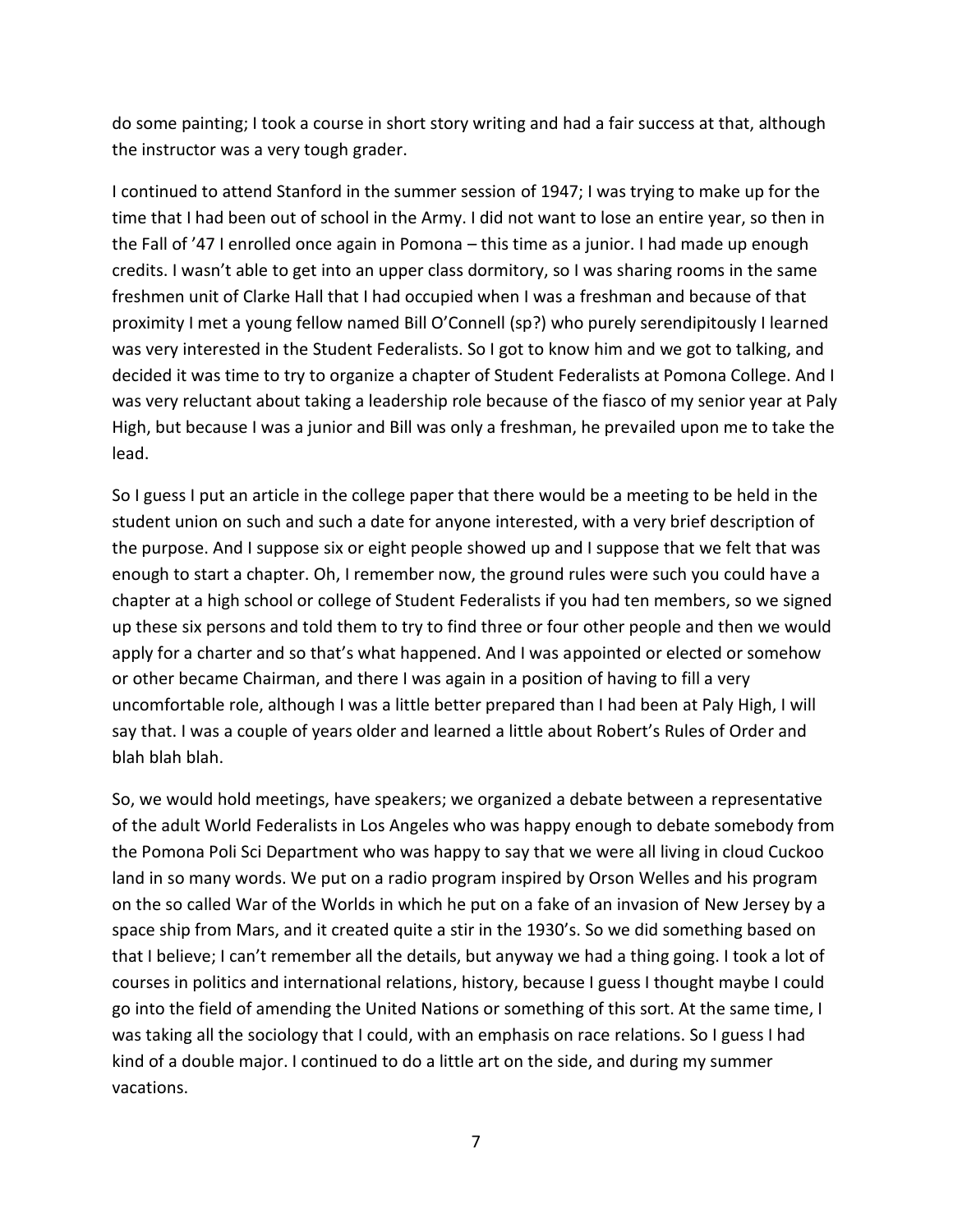In '48, I believe, I took time out for a trip to Texas – another trip to Texas – I had been on one in '37 by train. This time my Aunt had driven out of Texas, her chauffeur was my cousin Jack, he was driving her brand new Buick and it enabled her to see Muir Woods and all of those sorts of things in the Bay Area, and then the four of us drove back together. And this time I had a chance to see what life was really like in a Southern town – the town of Sweetwater. And it was – I knew what to expect, but even so it made me mad. Because it was of course two towns with a railroad running between them, and on one side of the railroad there were no street lights, no sidewalks, it was just a third world.

And so I got into it with my poor Aunt who was living in a very nice house – she had sold her interest in her ranch, she was a widow by this time, her husband had been a very successful rancher. And, furthermore, oil had been – they thought they might find oil on that ranch property so they took out a lease for which they paid, and I don't believe they eventually did find oil, but the lease enabled her to leave the ranch in her declining years and she bought this very nice house in the best part of Sweetwater. And she had a colored maid come in every day and so forth. So there came a time when she and my mother and I were visited by her children, my uncles  $(?)$  I guess they were. And we got into a discussion of race, and it was  $-1$ 'm sure it was just terribly, terribly embarrassing to my mother and to my Aunt, while the men and I had it out and of course neither of us convinced the others.

Well now – well I should say something about the five acres of apricots. I can't remember the exact summers, but the harvesting of those apricots was handled in different ways on different years. Sometimes, somebody from the Gerber baby food company would come around and make an offer; they would handle everything, they would harvest the crop and do with it as they will. And that was fine, but then there came a time when I thought that maybe we should try drying them, which is what some of our neighbors were doing. Apparently there was more of a market for that than for baby food. So we went down to the employment office in Palo Alto and found high school kids who were willing to work either cutting apricots for drying, and we hired a couple of girls for that, and we found a fellow who would be doing the picking; all of this to be done at piece (?) rates. And my brother built a little tar paper shack in which the trays of halved apricots at the end of each day's cutting would be smoked by sulphur as a preservative, after which they would be taken out into rows between the trees and dried in the sun.

And that's how that summer was passed, at least the bulk of it; the harvest didn't last very many weeks, but it was a major operation, and then at the end of it a neighbor loaned me a truck in which I drove the boxes of dried apricots to a processing plant in San Jose; I'd never driven a truck before but I managed and the whole thing paid about six hundred dollars. In spite of the fact that I felt so badly about these high school kids being paid at what seemed to me to be a pittance, and so every time it came time for me to punch a card, each punch representing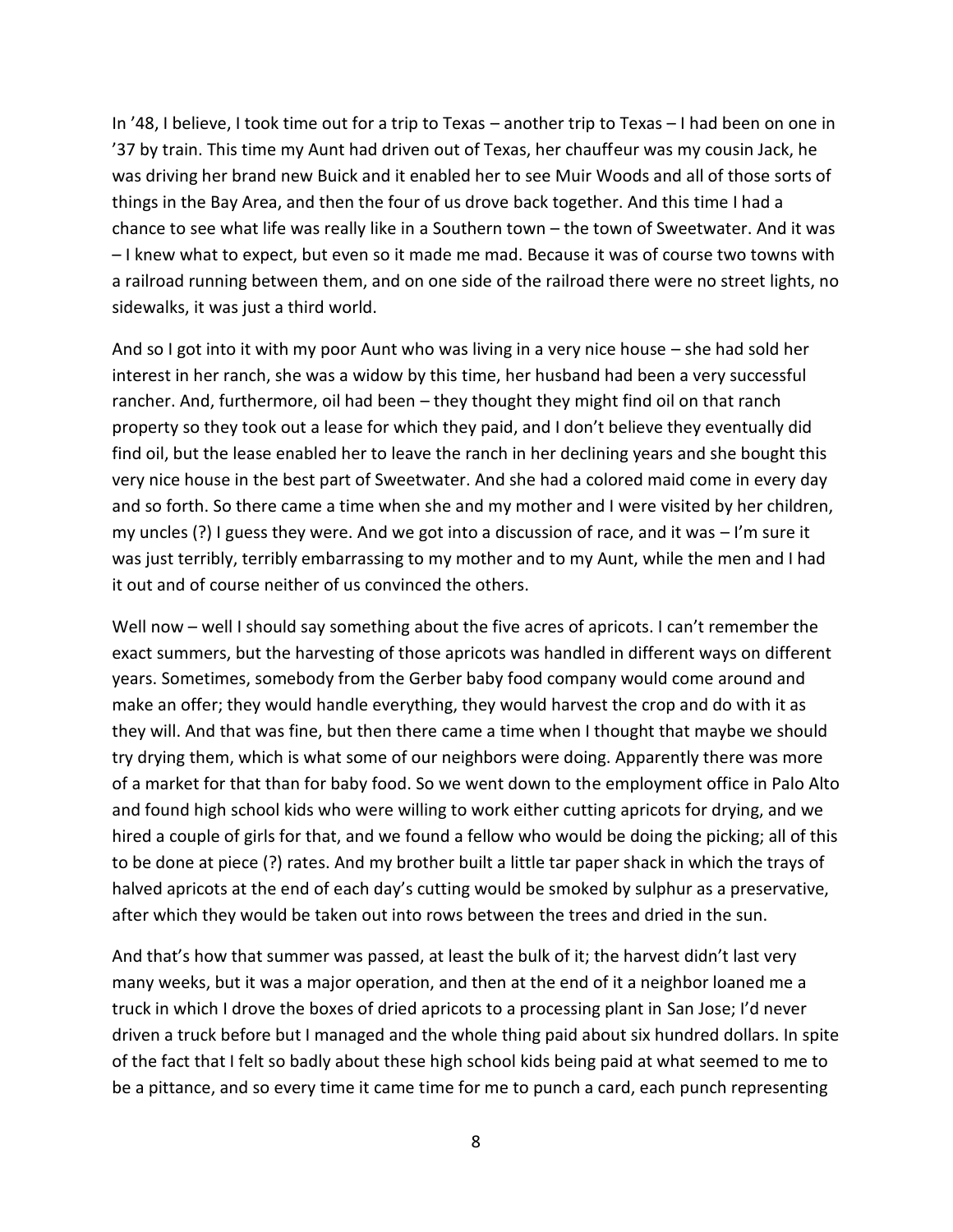one crate of halved 'cots or one bucketful of picked 'cots, I would always sneak in an extra punch of two. Even so, I made money, and with the six hundred dollars I bought my first car, which I then drove down to Pomona for my senior year.

Let me see what time it's getting to be. About six thirty?

So, that brings us to my senior year. By now, the fat was in the fire and I had decided to major in Sociology, and I made a specialty in race relations. So I had a seminar in which I and another Soc major were to work together on a study of housing in the South Central section of Los Angeles. Which is now, I understand, occupied by Latinos but at that time was occupied almost exclusively by blacks (or Negroes or whatever they were called at the time). And I was still chairman of the Pomona chapter of Student Federalists and we kept chugging along. And I entered a contest awarded by the Department of Government called the Cordell Hull prize. Cordell Hull had been the Secretary of State under the Roosevelt administration. And I won that prize, even though I was not a Government major.

I have also neglected to mention that 1948 was a presidential election year. Now, in '44 I had not been able to vote – well I was far from 21, nobody in '44 was even thinking about lowering the voting age – in '48 the voting age was still 21, although I think that it was about to be changed to 18, but as luck would have it I was still one month short of being 21. So, I was still not able to vote although that was a really, really fascinating Presidential election if there had ever been one; I think there's never going to be another one like it.

Truman was President; he was running against Thomas Dewey for the second time, well the first time it had been Roosevelt and Truman and then Roosevelt died. People were mad at Harry Truman for all kinds of reasons. One of them, of course, being that he was too liberal, and I must say that Truman himself desegregated the armed forces after I had left Fort Louis, so I thought that was highly commendable. But on the other hand, he had instituted various kinds of cracking down on political dissent, as represented by the Communist Party and the Socialist Worker's Party and the Industrial Workers of the World, and so forth and so on. So the segregationists put up a third party candidate named Strom Thurmond who ran as a States' rights Dixie-crat, and the left wing ran a fourth party called the Progressive Party led by Henry Wallace.

It didn't appear that Truman had a chance, even if it hadn't been for these third and fourth party splinter groups; the fact is that Dewey was so popular that the polls all showed him ahead by 10 or 20 points, whatever it was. The pollsters, they stopped taking polls, it was so one sided. And as you may know by now it was the biggest upset that I guess there's ever been. And the pollsters will never make that mistake again, they're going to keep studying it right down to